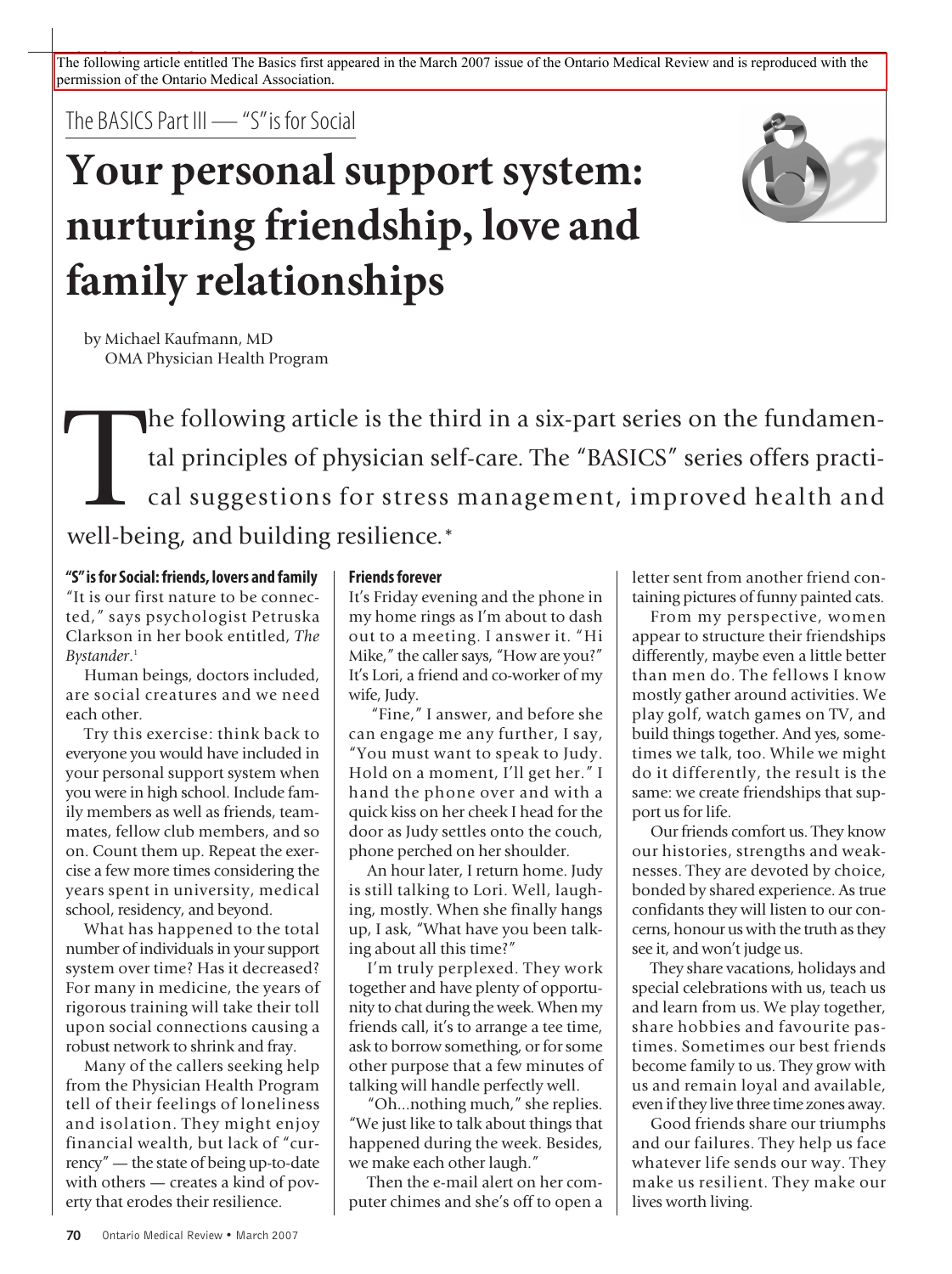# **Physician Health**

#### **Marriage and Intimacy**

Much has been written about marriage and intimacy relationships in the medical profession, mostly describing problems and failures.

Every relationship has its own unique challenges, and it is true that doctors' relationships are often stressed by the demands the profession makes upon them. But my intention here is not to catalogue the problems in medical marriages, rather, I want to emphasize how important stable intimacy relationships can be in fostering stress hardiness.

And I don't intend this discussion to be limited to traditional marriages. There are people who live together without marrying, gay and lesbian couples, those with children and those without. In *The Resilient Physician*, the Sotiles cite family researcher Froma Walsh stating: "It's not family form but the quality of relationships that matters most for hardiness."<sup>2</sup>

The Sotiles go on to say that: "Sup-

portive family relationships are crucial to adaptive coping. Specifically, how intimate partners treat each other has been found to be one of the most powerful determinants of individual mental and physical wellbeing and work productivity."<sup>2</sup>

It's possible that strong, supportive relationships away from work provide the confidence, strength and self-assurance needed to handle anything life sends our way. A happy marriage predicts happiness in life.

Conversely, a troubled and unhappy marriage probably contributes more to difficulty in coping with life problems than being single.

Certainly, many of the callers seeking help from the Physician Health Program experience marital difficulties, even if they are calling for some other reason.

It's useful to consider warning signs of relationships in trouble. Psychiatrist Michael Myers says that doctors need to ask themselves, and answer honestly, the following questions about their intimate relationships:<sup>3</sup>

- Do you feel bored or lonely, especially when the two of you are alone?
- Does your partner complain that you don't share enough of yourself? How does this criticism make you feel? Defensive? And do your reasons — "I'm tired" or "I don't have anything new to tell you" or "I was born this way"— seem unsatisfactory or tend to fall short?
- Are you arguing without resolving the issues? Do you argue about the same matters over and over? Do your arguments leave you feeling exhausted, frustrated or demoralized?
- Are your arguments increasing in frequency or in intensity?
- Are you not arguing at all but rather silently seething, withdrawing into yourself, or using passive-aggressive manoeuvres (forgetting to meet requests, being stubborn, disappearing,

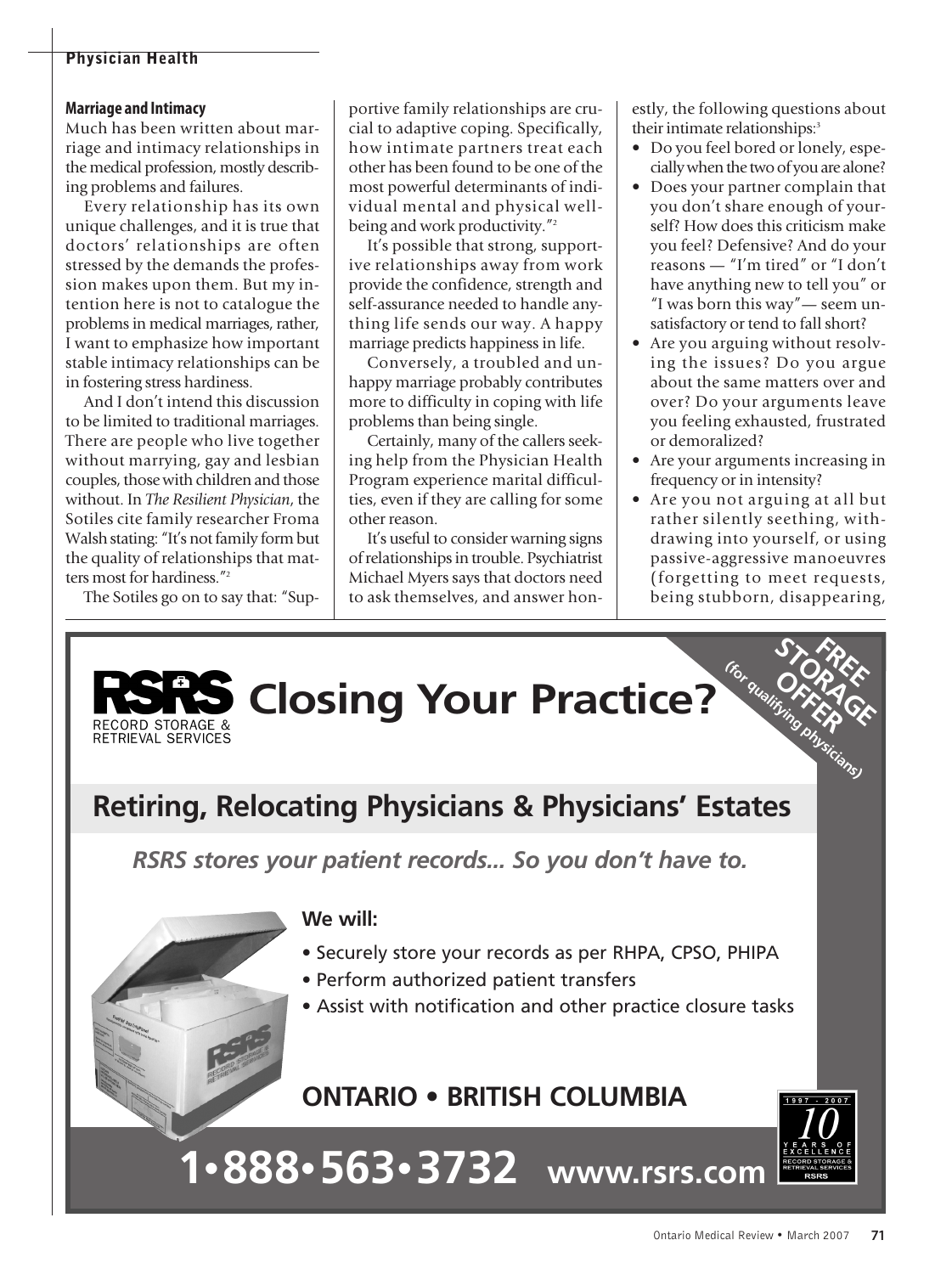# **Physician Health**

coming home late, responding with sarcasm)? Or, if you aren't doing this, is your partner?

- Do you make a beeline for the liquor cabinet when you get home, and not talk about your day at work — or present only a very abbreviated version once the alcohol takes effect?
- Are you working so hard that you can't find the time to talk with your partner?
- Is it possible that immersing yourself in your medical work has become preferable to talking with your partner? Do you find practising medicine more fun, rewarding, and ego-boosting than spending time alone with your partner?
- How is your sex life? Do you find that your sexual relationship doesn't seem very intimate — that you "have sex" but don't "make love" anymore?

A satisfying, and lasting, intimacy relationship is not achieved without effort, even for high-achieving individuals that doctors tend to be, no matter how much we love one another.

Life is demanding, the journey complex and convoluted. Professional careers evolve at the same time as our family lives do. Just as we continue to upgrade our medical knowledge and clinical skills, so must we redefine and improve our relationships as we grow.

Here are some suggestions for physicians to maintain and enhance relationship intimacy:

- Designate and protect time to be spent with your beloved partner. This precious time can be daily, and brief, such as enjoying morning coffee quietly with one another. Sometimes going for a walk and "escaping" the home environment is a good way to spend time talking, or just being with one another. Consider going to bed a little earlier to talk and unwind together, after children have gone to sleep and the home is quiet.
- Generally, I think it's a good idea to leave work at the office or hospital. Naturally, sharing thoughts and experiences about one's day at

work is to be expected, but avoid allowing work themes to dominate home discussion. Your partner won't thank you for that.

- Watch out for "pseudo-conversation." By this I mean attempting discussion with your partner while preoccupied with other, usually work-related, thoughts or activities. This is not a good situation for multi-tasking.
- Notice your partner's achievements, successes and triumphs, and complement him or her. Don't let perfectionism, the expectation that everything ought to be done well, smother the words that nourish relationships.
- Talk about the difficult subjects too, like money, sex and parenting. And do so in constructive ways, avoiding criticism and control. Writing orders might be the expected way of communicating in the hospital, but that won't work well at home.
- Build a social life together with friends, but avoid doing so around CME events and professional conferences only.
- Don't forget romance. Touch your partner gently and do and say the little things that endear you to one another. Sneak away for romantic weekends from time to time. Be affectionate. Never stop nurturing the love you share.
- Remember to be your partner's best friend.

Stay the course as much as possible. You and your intimacy partner are creating a life history together that grows richer with each shared experience and emotion. If there are problems that aren't easy to work out together, seek help.

Certainly, few physicians have had time to learn the kind of communication skills that successful relationships are built upon, while engaged in years of rigorous training and practice. There is no shame in asking for assistance with this most important aspect of life.

It needs to be acknowledged, however, that sometimes relationships become abusive — physically, emotionally and sexually. Feelings of shame, guilt or hopelessness are not good reasons for remaining in a hurtful, or even dangerous, relationship. Help is available to address this reality as well, and should be sought.

## **Family**

Many of the physicians that use Physician Health Program services for personal support come from medical families themselves. Some have described how much they admired their physician parent, but how little time they spent together, especially with physician fathers.

An article in *Medical Economics* describes the experiences of a number of adult children of physicians. 4 Absentee, neglectful and unsupportive parenting was common. These physician parents were recalled as being tired and distracted when home, and often called away to tend to the needs of others. Clearly, children of physicians parented this way suffer.

But what does the physician parent give up? I have also had the opportunity to see how much pleasure parents, even medical ones, derive from being fully involved in the lives of their children. They are present for their children's milestones, daily achievements and sorrows. In exchange for their parents knowing the details of their lives, their fears, wants and needs, children give them love and trust, gifts never withdrawn. The family becomes another vital network of support for the doctor, shelter from the storm, bolstering resilience.

Parenting is also one of the most important joint responsibilities for couples. Those duties will seldom be shared equally, especially in single, medical, career homes. Even in dual career homes (including dual medical careers), responsibilities will have to be divided unevenly, respecting the different roles and abilities of each parent. Resilient couples will recognize and honour that. Success in working through this task will go a long way toward ensuring family health, and will add to the intimacy bond between partners.